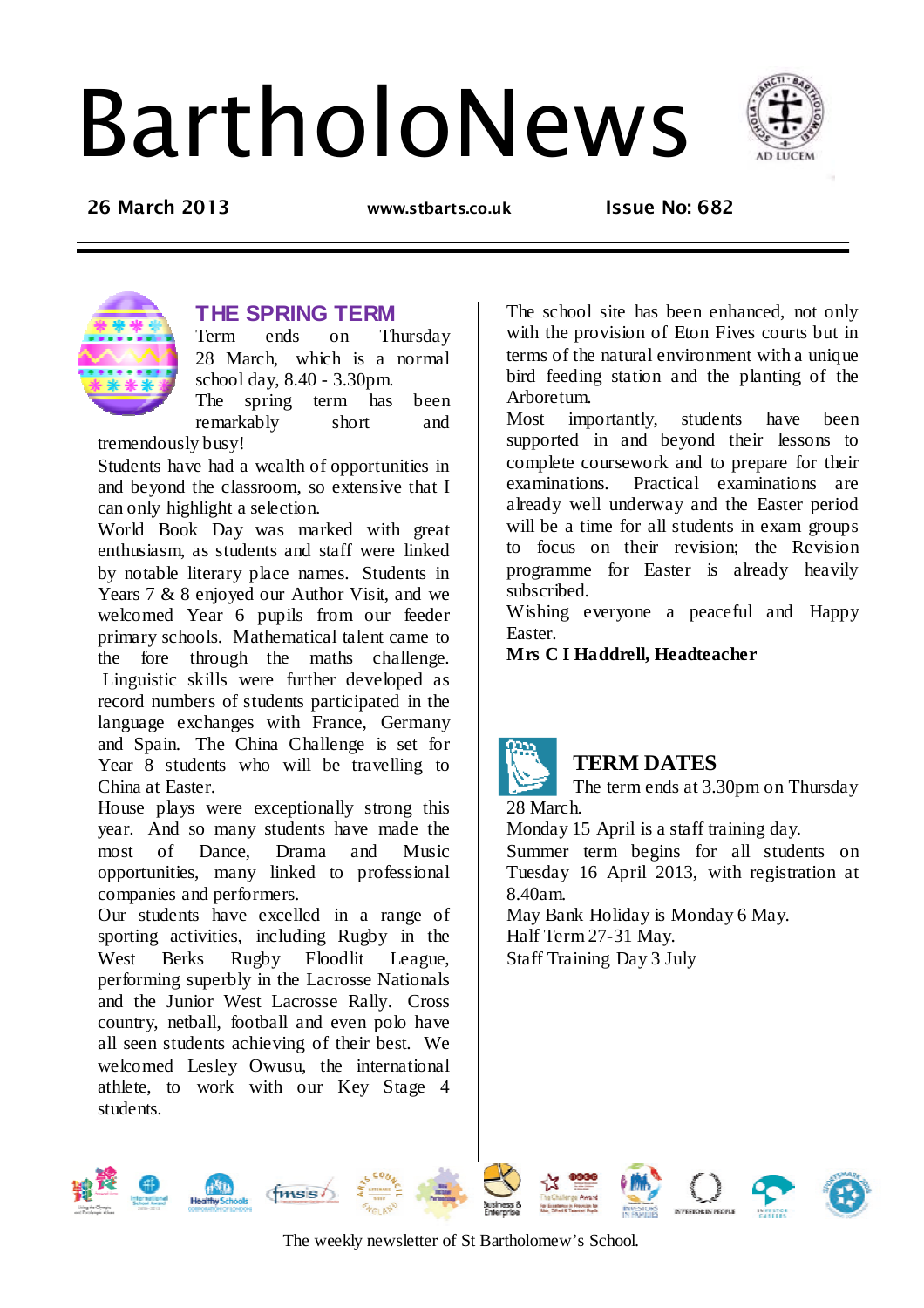## **BIRD BOX CITY**

The Horticulture team made a large number of bird boxes last week as the rain put paid to our outdoor aspirations.

We hope that they can be put up in time to provide shelter for birds to nest this season.



The small hole nest boxes are designed for blue, great and coal tits, the large hole nest boxes are for sparrows and the open fronted ones are designed for robins and pied wagtails. Thank you for the kind offers of nettles following last week's appeal. We have now received many nettle plants to establish our nettle area.

**Dr Fitter and the Horticulture Team** 



## *Photography Club Competition*

The Easter holidays are coming up so why not use the time to see what you can come up with!

## *SUMMER(1) COMPETITION THEME*

## *" PATTERNS "*

*Deadline is 12 noon Wednesday 15 May 2013*

## *Entries by email to Mrs Gibbs : agibbs@stbarts.co.uk*

One photo per person. Please keep entries no larger than 1.5 MB. You may use Photoshop to adiust brightness, contrast or colour of the image but NOT to add or remove parts of the image.

## **SCHOOL SCIENCE CHALLENGE ST BART'S TEAM WINS**

The School Science Challenge is a University Challenge style event with Year 9 level scientific questions. Schools from all over Berkshire and Surrey entered this year. The St Bart's team: **Elin Bevan 9C3, David Goldberg 9D2, Emma Lalande 9C3** and **Izzy**  Loxton 9P1 proved to have greater breadth and depth of scientific knowledge than the others and emerged as worthy champions.



Each of their pool matches was won by large margins, beating Emmbrook School by 80 points to 20, Highdown by 75 to 30 and Tomlinscote by 80 to 40. The semi-final against Heathland proved to be straightforward, the final score being 125 to 35. They faced a now quite intimidated Tomlinscote team again in the final, eventually winning by 85 points to 60. Apart from their scientific knowledge the students worked brilliantly as a team and were a credit to the school throughout.

#### **Dr Costambeys**

## St Bart's Food Festival and Fete

## **It's Fete time again!**

We are looking for donations of bric-a-brac, books, plants, toiletries, bottles and so on. Please leave your donations in the school reception We are always looking for helpers and stallholders so please contact me as below

> Fete organiser: Ginette Higgs (ginette.higgs@gmail.com)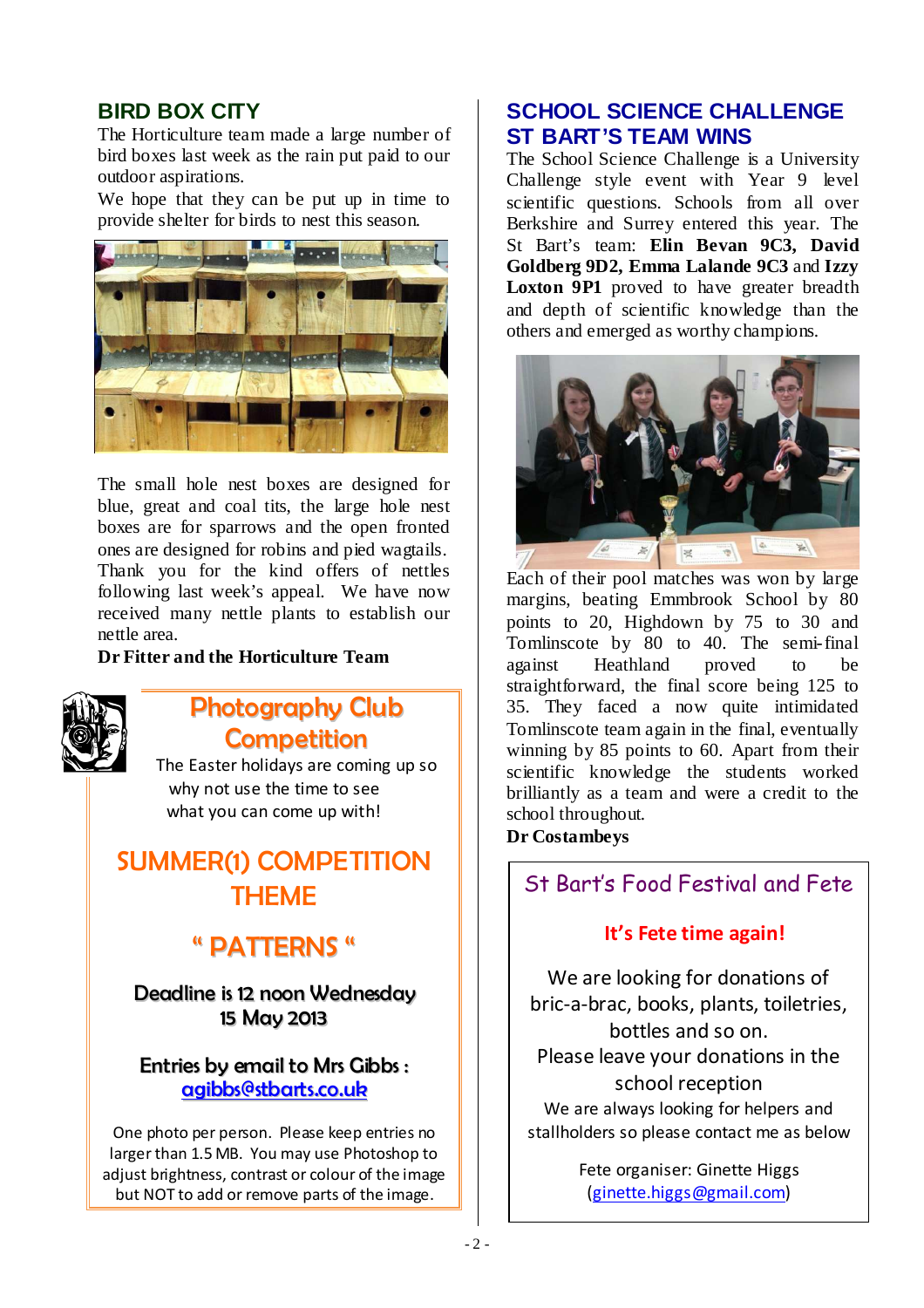#### **PI DAY**

A number of activities and competitions were organised for Pi day. Year 7 were involved in solving Pi Dingbats in the Maths Breakout



area, Years 11 to 13 baked cakes around Pi theme, see pictures. George Davis from Year 11 won this competition with a Pi Perfectly baked Pi cake, well done to Christian Pearce for the digits of Pi cake, but the most competitive

competition took place at activity time where we had '**How many digits of Pi do you know?**' A number of students from Year 10 to 13 took part in this competition along with Mr Bell, first and second place were highly



contested with 1 digit between them, second place went to Luke Gregory Year 12 with an amazing 140 decimal place, however the overall winner was Ollie Da Silva Year 12 with an astonishing Pi perfect 141 decimals places, an amazing achievement Ollie! You are the 2013 Pi Champion and will be awarded with the Pi Tie shortly. Well done to everyone who took part, including Matt Parkes Year 11 who managed 87 decimals places and Travis McMichael in Year 10 who managed 53. **Mrs McDowell** 





*Winning cakes 1st place George Davis, second place Christian Pearce* 



*Pi digits winner Ollie Da Silva with the other contenders* 



#### **YOUNG FESTIVAL CRITICS SCHEME Free Tickets for reviewers and a chance to win £100**

The scheme allows anyone between the ages of 16 and 30 years to attend various Newbury Spring Festival performances for FREE in return for a review. Anyone keen on the arts, drama and music as well as budding journalists or photographers can find out more from Mr Grant or at

http://www.newburyspringfestival.org.uk/youn g\_festival\_critics.htm

#### **KEY STAGE 4 REWARDS - '15 CLUB'**

Once again, increased numbers of Year 10 and 11 received certificates for reaching an average mark of 15 or above for their hard work across GCSE and BTec subjects. 66 Year 11 students reached this mark, with 37 students making at least two points of progress – certificates were also awarded to these students.

Winners of the third prize draw recently held, were: Mimi Oluwande and Ella Robinson (Year 11) and Oliver Harris, Abbie Dixon (Year 10).

The next award at Easter will be the last for Year 11, with totals linking to the Graduation Celebration on Friday 10 May.

**Mr N Cook Assistant Headteacher Years 7-11**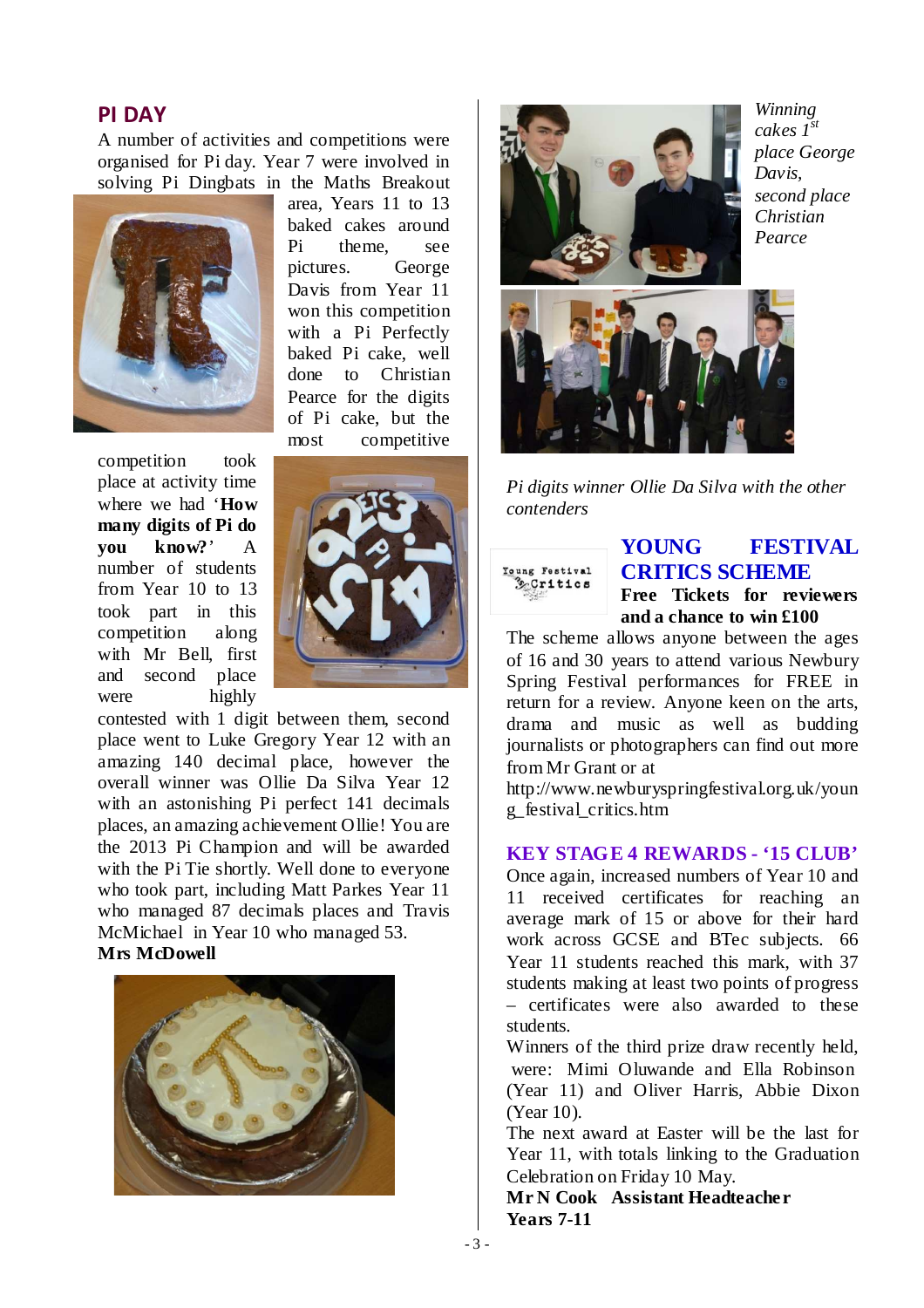

## **OFF ON AN ADVENTURE WITH CHINA CHALLENGE!**

The start of the Easter holidays will see 21 of our Year 8 students heading off on a trip of a lifetime to Shanghai accompanied by Mrs Fisher, Miss Midgley and Mr Peacock. Together they will not only be visiting some amazing sights, they will also be spending time at our Chinese link school – Aurora Middle School – where they will meet with local school children and take part in some of their daily routines and lessons. Another highlight will be an opportunity to spend some time with the Chinese students and their families.



Prior to their departure the students have been fundraising for the trip and have been involved in special cultural evenings where they have presented on topics such as the Olympics, Food and Fashion and History comparing them in terms of the cultural, social and geographical differences between our two countries.



This will be the second China Challenge "Easter Study Tour", the first having taken place last year. Students will be sharing their experiences with the rest of the school on their return.

## **ALL AGE GROUPS UNDEFEATED IN THE RUGBY FLOODLIT LEAGUES**

It happens very rarely, but this year the St Bart's rugby players have excelled themselves by winning every age group in the Newbury and District Floodlit Rugby League competition.

Matches are contested over the winter months at Year 7, 8, 9, 10, 11 and Sixth Form, and in all matches played this year St Bart's teams were undefeated winning all their games, many by considerable margins, and drawing just one.

This caps an impressive rugby season for the school with the big majority of the matches being won, including a large number of Saturday fixtures against good quality opposition.

At the same time, the Year 7 boys finished  $6<sup>th</sup>$ out of 42 teams in the County Festival, Year 8 boys narrowly lost in the County Final and the Year 9 boys were losing semi finalists in the same competition. The Year 10 boys were impressive in the national Daily Mail Cup Competition reaching the fourth round of the main competition before suffering a defeat which was their only loss of an otherwise unbeaten season.



*Picture shows captains and other representatives from each of the school rugby teams.* 

Success such as this is hard-earned and is achieved as a result of regular training, good quality coaching and a willingness on the part of the boys to make a full commitment in support of their undoubted talent and ability.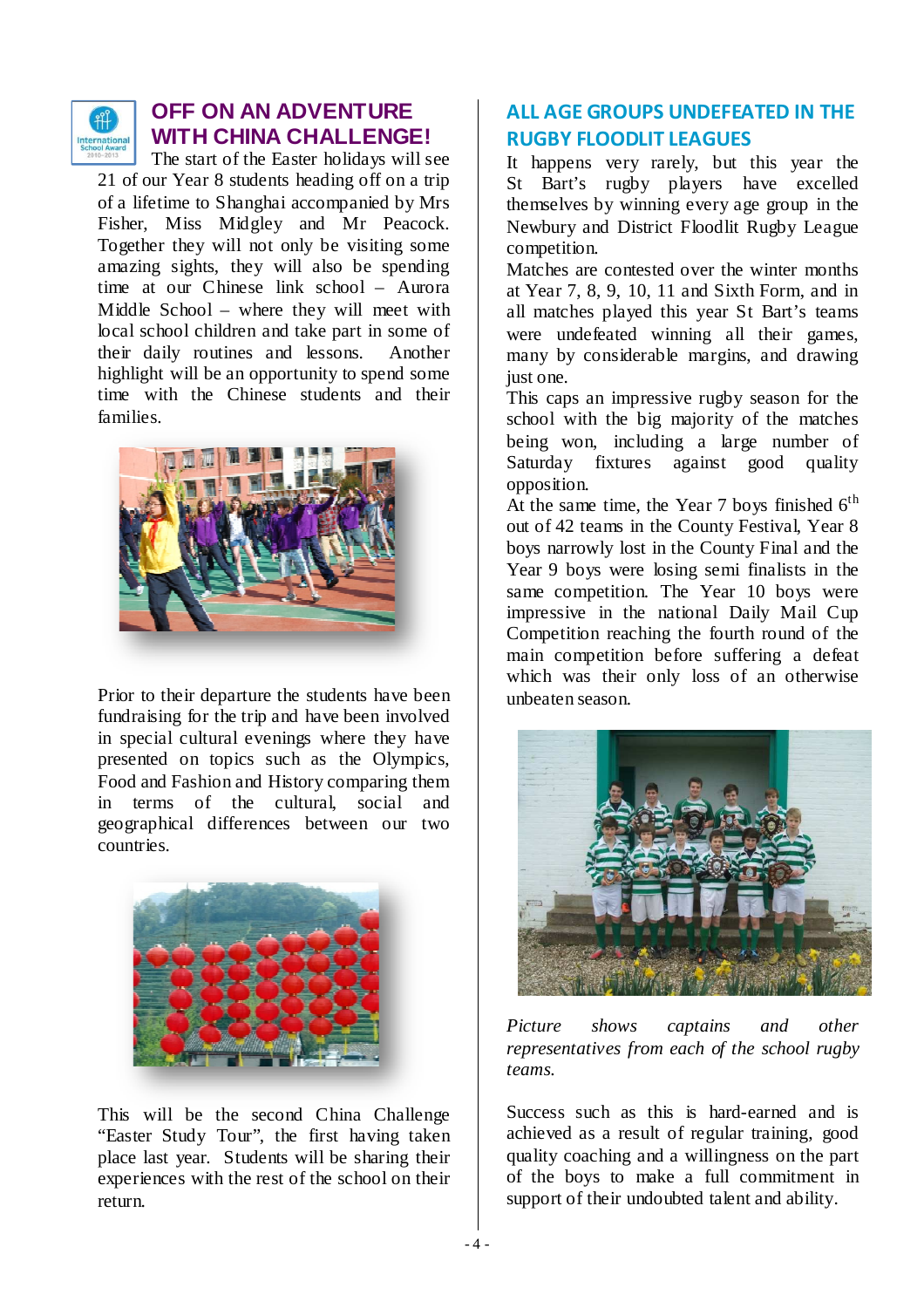## **HOW WELL DO YOU KNOW ST BART'S?**

The following pictures have all been taken in or around our school. Can you identify where they have been taken? There is a prize for the student who most accurately describes where all 8 images are from! **Written entries to Mrs Gibbs in E130 by 1.30pm on Wednesday 17 April**.

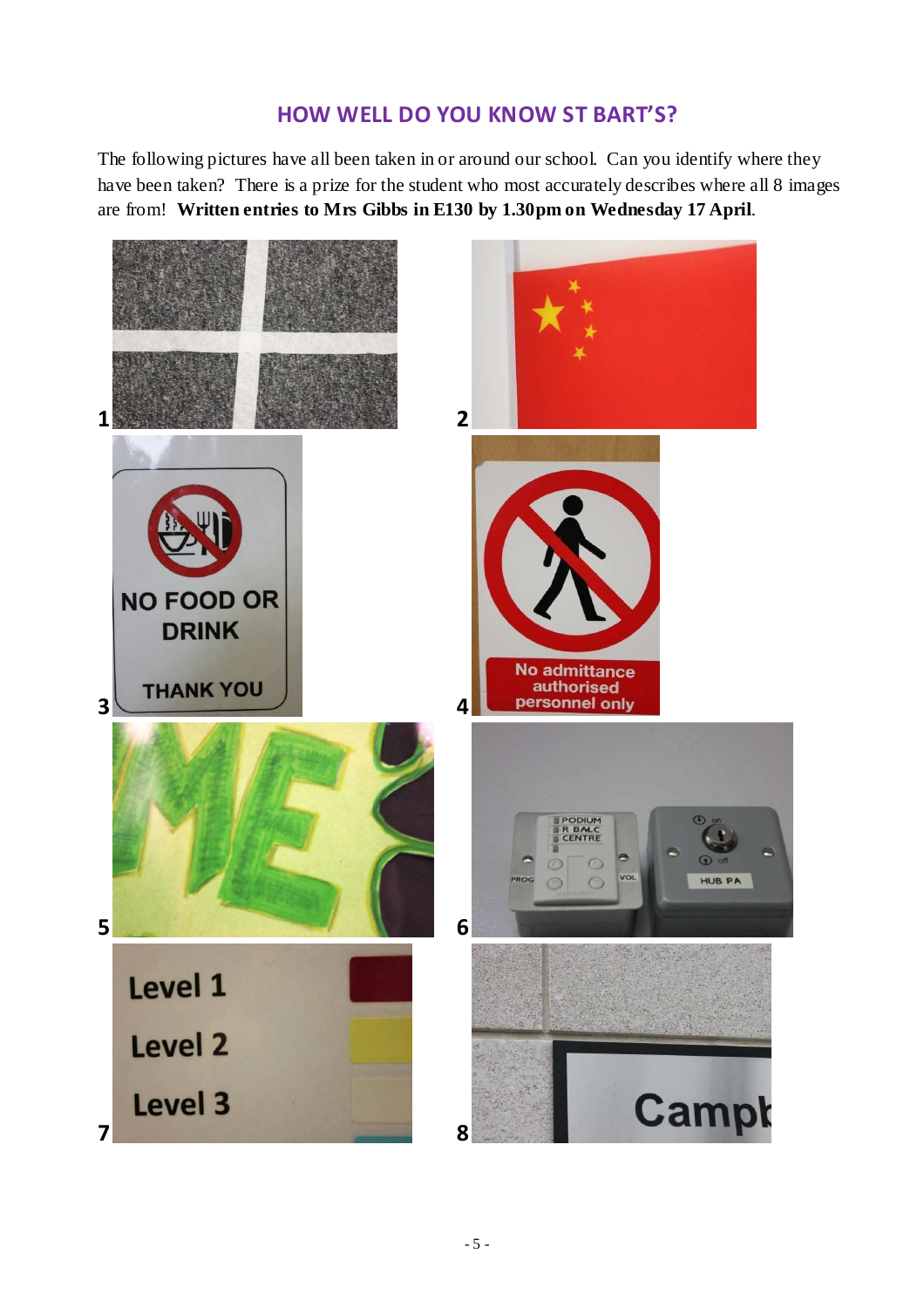

## **EVERS HOUSE NEWS**

Evers students continue to show their commitment to raising money for our House charity,

West Berkshire Mencap, and other important causes.

On Tuesday 19 March, all the students in **7E2** delighted their teachers by completing a sponsored silence ... never an easy task! Equipped with small whiteboards and marker pens, the students found clever ways of communicating in their lessons without speaking. For a whole day! We await the final sum raised. But in the meantime our congratulations to all the students involved (and thanks to their teachers for being so understanding!).

On Red Nose Day, Friday 15 March, students in **10E2** baked cakes to sell at morning break, raising over £100. Once again, the delicious assortment of cakes flew off the shelves – well done to all involved!

In House Assembly on Tuesday, Mr Rose announced the winner of our World Book Day competition – congratulations to **Amy Boliter** and **Heidi Hughes** (12E2) who received a £10 book token for spotting all but one of the books hidden in the story.

Tutor group House representatives from all years met for an Evers House Council meeting on Wednesday 20 March. We discussed ideas to improve school life for Evers students and began to plan activities for the Fete this summer. The next meeting is on Wednesday 27 March.

Finally, we wish all Evers students and families a happy and pleasant Easter break. **Mr Rose, Ms Evans and Mrs Willcox** 

## **ATTENDANCE HOTLINE**



If your child is absent from school please ring the hotline number **01635 576372** 

Leave a message with the following details:

- Your child's name and tutor group
- Reason for absence
- Likely date of return
- Contact telephone number

# **Fives @ St Bart's**

You have already heard that the new Fives courts are ready and



now you can learn to play the game! There are **three ways** students can get involved:

- **1.** Sixth formers will run **introductory sessions for students in Years 7 and 8** 
	- o Sessions will be available **Mon-Thu 12.45-1.15pm**
	- o Sessions will commence week commencing **Mon 22 April**
	- o Booking through Mr Turner or Mrs Gibbs in E130 is required a **week in advance, deadline Thursdays 1pm**
- **2.** A qualified coach will offer **introductory sessions for Years 9, 10 & 11**

 Sessions will be **Fri activity time** 12.35- 1.00pm and 1.00-1.25pm

- o These sessions will commence in the Summer Term – exact start date to follow
- o Booking through Mr Turner or Mrs Gibbs in E130 is required a **week in advance, deadline Thursdays 1pm**
- **3.** Friday after school **coaching sessions for Years 7-13**
	- o Sessions will be **3.30-4.30pm** or **4.30-5.30pm**
	- o These will cost £50 for a 10 week block starting **Fri 26 April**
	- o Booking through Mr Turner or Mrs Gibbs in E130 is required by **Mon 22 April**
	- o Payment to be made through Finance Office

All you will need is a pair of trainers – gloves and balls will be provided.

In addition there will be organised matches at home and away!

Visit **OpenHive – Clubs - Fives**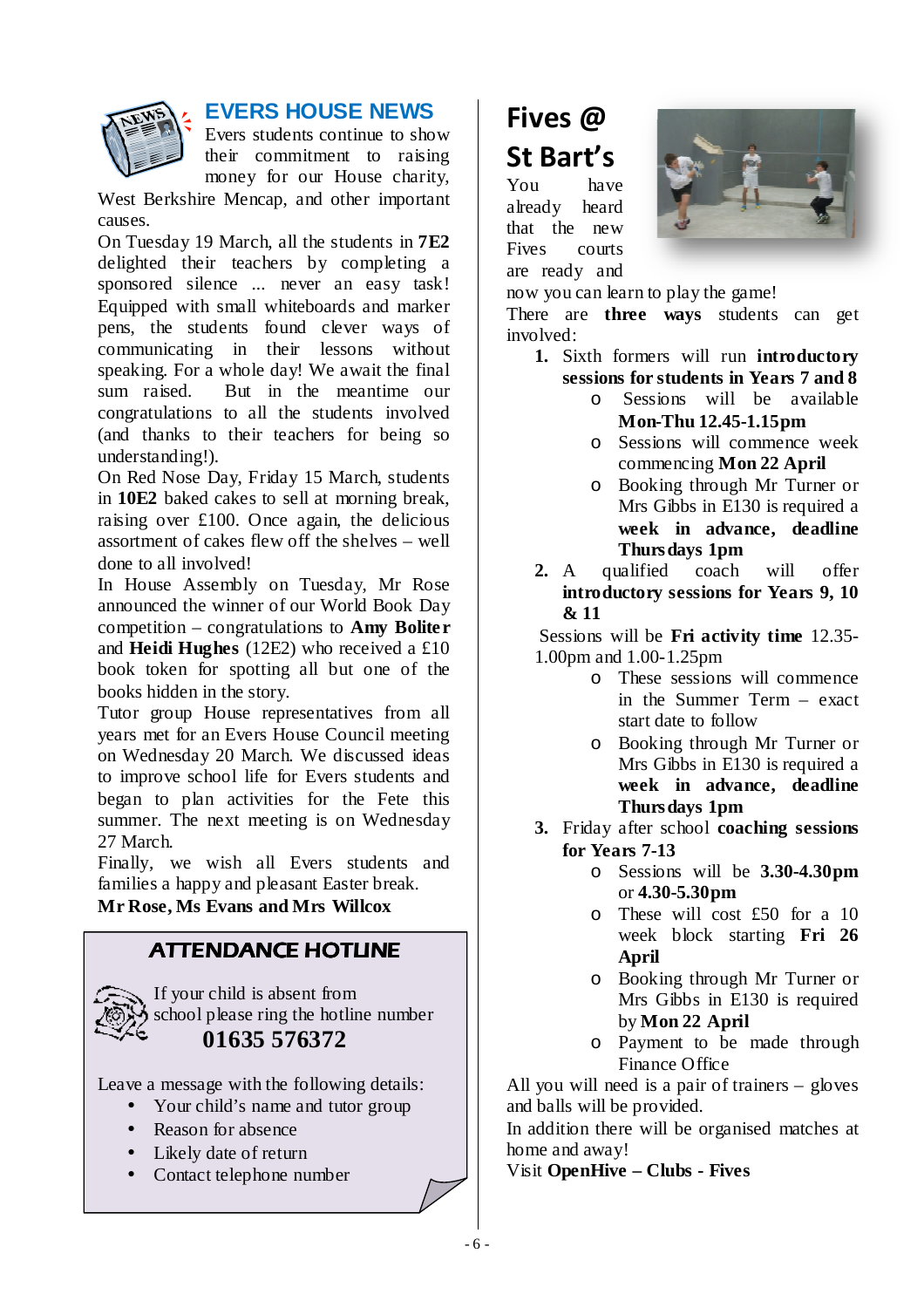#### **CURNOCK NEWS**

The second half of this term has flown by so fast that many of us have only just registered we're back from half term! Despite this we have managed to pack a lot in such a short space of time.

House Dance was well supported by all year groups and we were delighted when the Y10-13 group won the Prop Dance with their interpretation of 'The Lady is a Tramp'. Curnock came overall second which was a great result and reflected the hard work put in by our Dance Captain, Lucie Dale who was ably assisted by Becca Craig, Sam Farquhar, Maddie Hill, Mimi Oluwande and Paige Pope. Many thanks to all of them.

Our students have been busy participating in various sporting events and we are eagerly awaiting the final results from House Football, Lacrosse and Dodgeball.

Congratulations to Josh Waters 11C2 who was awarded his black belt in Karate. This was following an intense three day course at Guildford which included a written exam where some answers had to have phonetic Japanese responses! Josh and his sister Eleanor Waters 8C1 subsequently competed in the British WIKF Karate championships in Leicester where between them they won seven medals including a Gold for Eleanor and two Golds for Josh. Perhaps we should see whether we could start a House Karate competition whilst we still have the Waters in Curnock!

Euan Lindsay and Stephen Ansell 9C3 recently held a barn dance to help raise funds for their World Challenge and also Curnock House Charity. The dance was a huge success and much enjoyed by all who went. An initial count up indicates that, minus expenses, the boys have raised about £1,400 and anticipate donating £400 towards the House charity. A really fantastic achievement.

William Wood 7C3 has also been raising money for our charity with the sale of his Sucker Stand – the ultimate accessory for your mobile phone. So far he has raised £29.80 which is a great effort working on his own.

A number of sponsorship forms have recently been handed out and we look forward to hearing of the successful completion of these ideas.

A reminder to our older students to take every advantage of the Easter Revision School and although it is hard to work in a school holiday, one last determined effort can make such a difference to your overall results.

Hopefully this cold weather will soon pass and we can enjoy a break with warm sunshine, daffodils and newborn lambs which will confirm that winter has really gone. A very Happy Easter to you all.

**Mrs Mounsey and Mrs Kempster** 

## **GIRLS' PE**

#### **Year 7 Netball Tournament**

On Tuesday 12 March, Year 7 took part in the Area Tournament at Kennet. They began playing against Kennet and won the match 4-0. They then played St Gabriel's and again won 4-0. The third match against Trinity was a win, 7-1. St Bart's played their final match against Theale winning 8-3 which took the girls through to the final.

Playing Downe House in the final was a tricky match and unfortunately they lost 7-1. This put them in runners up position and the team arrived home with silver medals.

Thank you, especially to Miss Jones, and well done to Year 7.



Team – Izzie Lainsbury, Lauren Bell, Naimh Watson, Beth Pinfold, Sophie Harrop, Emma Street, Alice Points, Alex Earle and Emily Carr.

#### **Year 7 and 8 Girls Football**

Well done to the U13 girls' football team who

beat Little Heath 4-2 in the semi final of the county cup. They will play in the final after Easter.

Lauren Bell scored all four goals and was awarded player of the match.



Squad – Emily McDonagh, Lauren Bell, Beth Mitchell, Millie Pope, Anna Williams, Hannah Perry, Emily Harrison, Fiona Paus, Imogen Harding, Rhian Stanton, Anna Yule, Charlotte Cooper, Abi Beamish, Eleanor Rollinson and Sky Harkness.